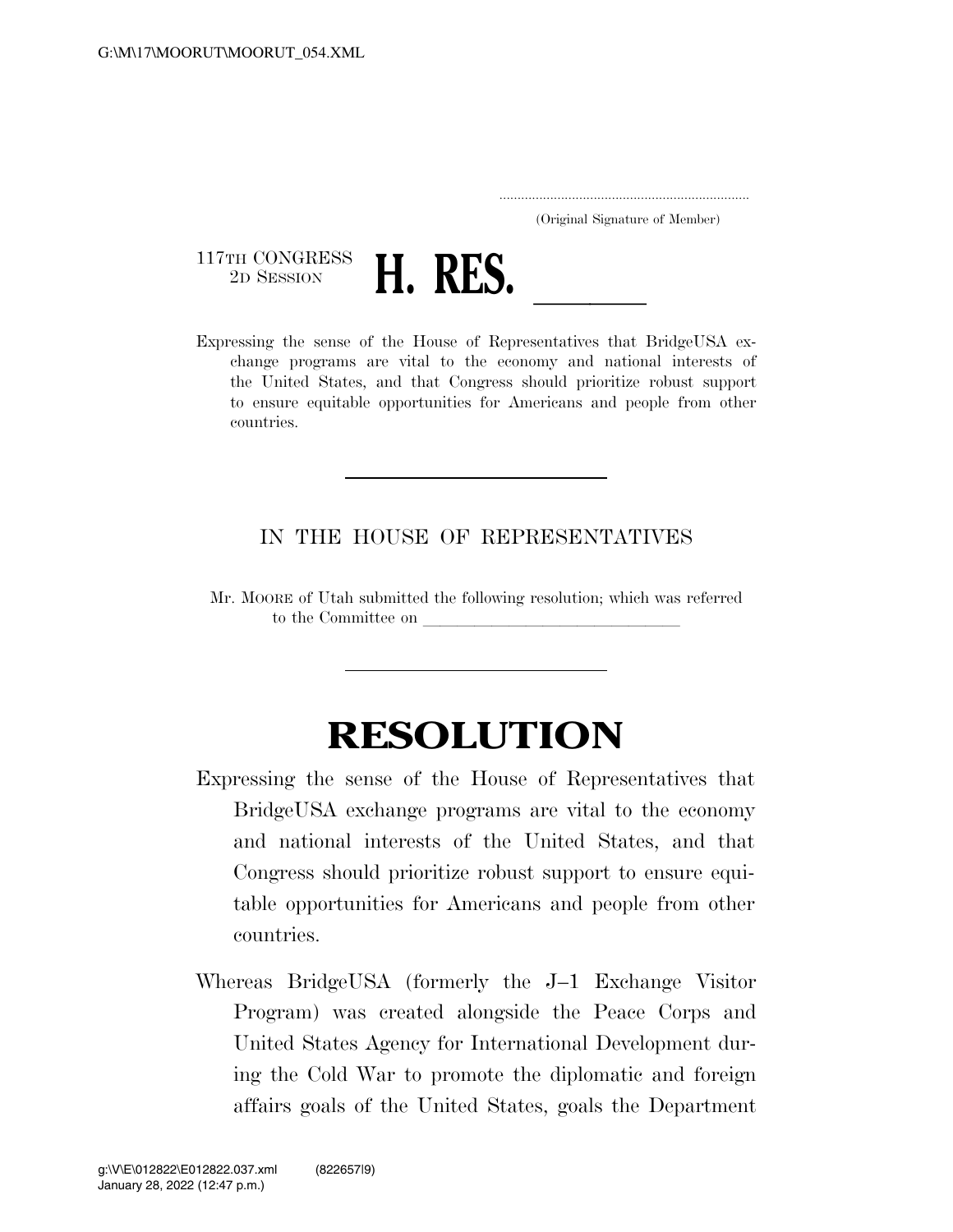of State still advances in administering BridgeUSA as Federal cultural exchange programs to this day;

- Whereas roughly 300,000 participants from more than 200 countries and territories visit the United States on a J– 1 cultural exchange visa each year;
- Whereas the work component of certain BridgeUSA programs, the largest public diplomacy program offered by the United States, makes travel to the United States possible for a broad and diverse group of international students and young people;
- Whereas 91 percent of Summer Work Travel (SWT) Program participants report cultural exchange as their top reason for participating in the Program;
- Whereas 84 percent of Camp Counselors report having a more positive view of America after working at a camp;
- Whereas 76 percent of SWT Program participants reported a positive change in views regarding the United States;
- Whereas 50 percent of employers stated that the absence of the SWT Program participants would have a negative impact on revenues;
- Whereas 39 percent of employers said they would have to reduce hours of operation without the SWT Program;
- Whereas annually the ski industry embraces more than 8,000 SWT participants from the Southern Hemisphere who provide a richer cultural experience for their coworkers and guests, while learning important skills about the recreation and hospitality business and at the same time generating significant economic impacts, spending, and taxes in communities where they are located;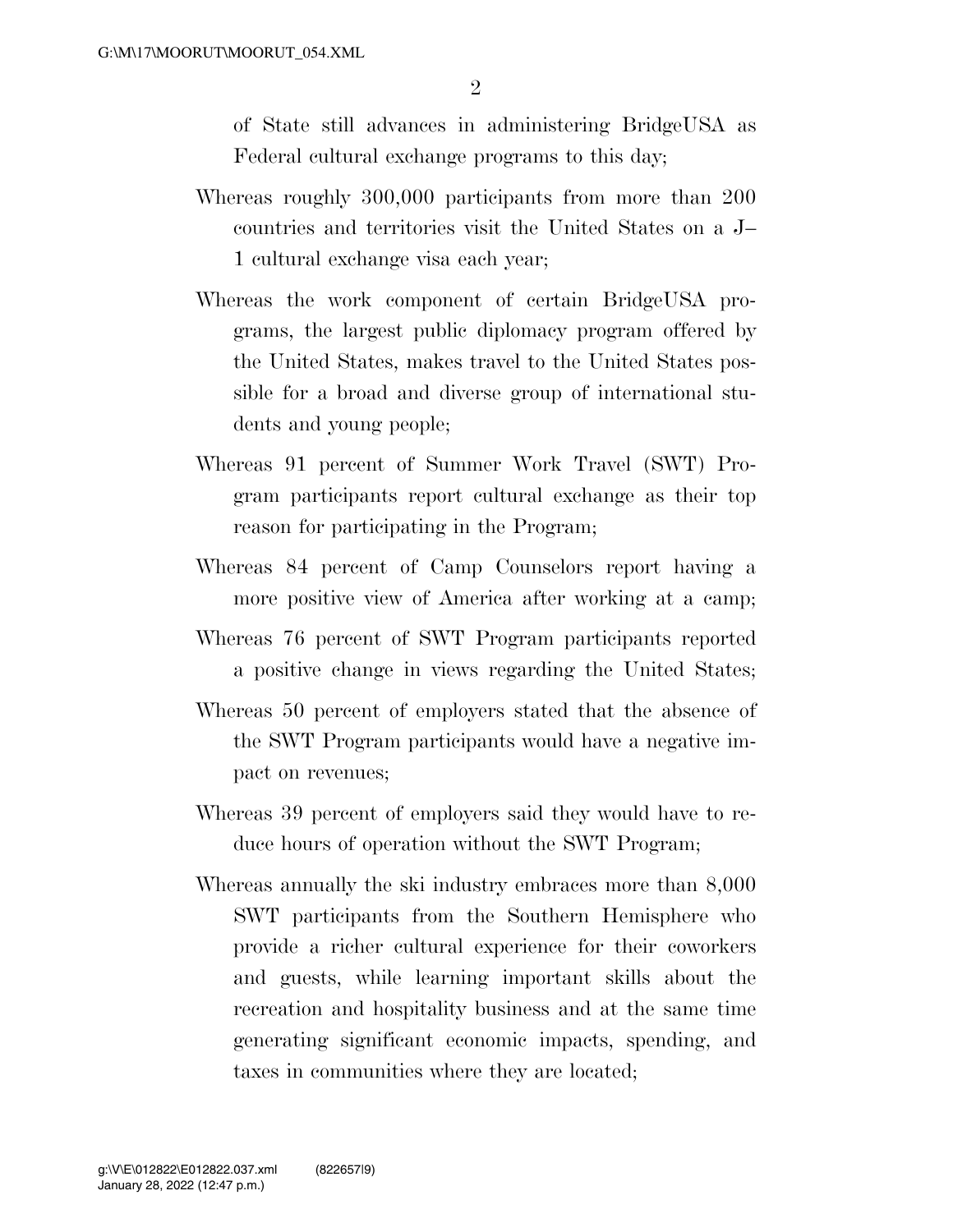- Whereas there are similar cultural and economic benefits among participants from the Northern Hemisphere who are placed in small rural communities that attract large crowds in the summer at national parks, amusement parks, attractions, and resorts across the country;
- Whereas 91 percent of host camps believe their organization would be negatively impacted by the absence of international Camp Counselors;
- Whereas 78 percent of host camps indicated that camp services and activities would be reduced in the absence of international Camp Counselors;
- Whereas J–1 SWT participation decreased by 96 percent in 2020, and by 75 percent in 2021 compared to 2019;
- Whereas J–1 Camp Counselor participation decreased by more than 99 percent in 2020 and by 78 percent in 2021 compared to 2019;
- Whereas BridgeUSA work-based public diplomacy programs typically contribute over half a billion dollars to the United States economy annually; and
- Whereas Congress supports the Department of State's ongoing commitment to protect the health, safety, and welfare of students and exchange visitors, and continued attention to strengthening cultural exchange and the experience of all participants: Now, therefore, be it
	- 1 *Resolved,* That it is the sense of the House of Rep-
	- 2 resentatives that—
- 3 (1) BridgeUSA programs are vital to the econ-4 omy and national interests of the United States;